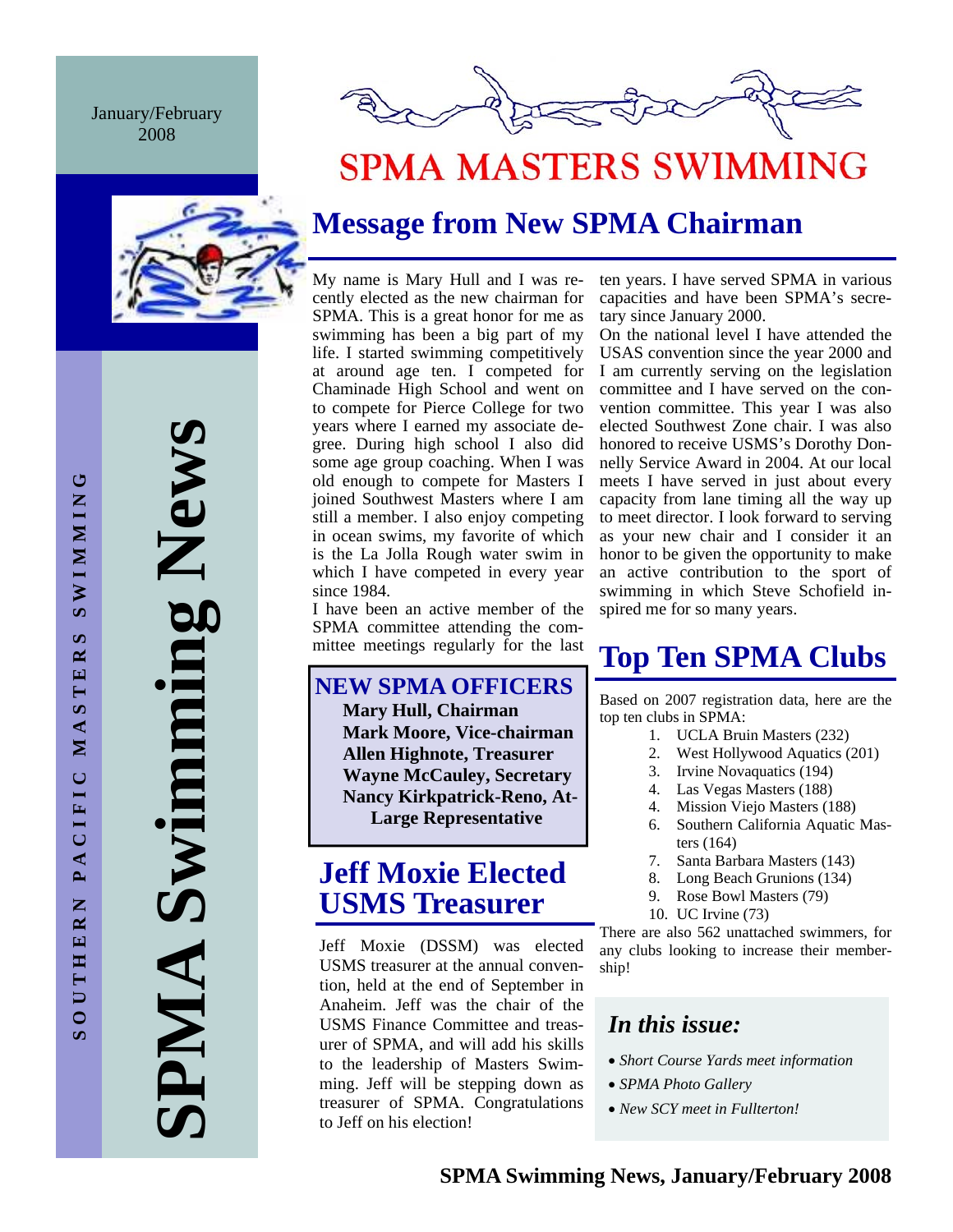## SWIM FOR LIFE!

**SAN LUIS OBISPO, SANTA BARBARA (North) and KERN**<br>ATASCADERO: Team K-man<br>Jennifer Glenes SAN LUIS OBISPO: No. SLO Masters Kass Flaig (805) 704-9797; kassflaig@hotmail.com<br>SANTA MARIA: Santa Maria Swim Club Cris Maxwell (805) 478-5801; maxwell.pca2@veriz **SANTA BARBARA (South) and VENTURA**  CARPINTERIA: Channel Island<br>
NEWBURY PARK: Performance Masters Steve Gleason (805) 208-3888; sgleason51@yahoo.c VENTURA: Rio Mesa Masters Toby Petty (805) 642-6674; tonthego00@sbcglobal.net **LOS ANGELES (North)**  LANCASTER: Oasis Masters Tom Otto (661) 948-0057; ottolfixit@hotmail.com<br>PASADENA: Caltech Masters Suzanne Dodd (626) 449-7536; sdodd@ipac.caltecl PASADENA: Caltech Masters Suzanne Dodd (626) 449-7536; sdodd@ipac.caltech.edu<br>PASADENA: Rose Bowl Masters Chad Durieux (626) 564-0330; cdurieux @rosebowlaquat **LOS ANGELES (Westside)** EL SEGUNDO MÁSTERS<br>
L.A. WEST: UCLA Bruin Masters Gerry Rodrigues (310) 702-9327; swimpro L.A. WEST: UCLA Bruin Masters Gerry Rodrigues (310) 702-9327; swimpro@pacbell.net<br>
PORTER RANCH: Porter Valley Masters Amy Lau (818) 523-3981; amylau@earthlink.net PORTER RANCH: Porter Valley Masters Amy Lau (818) 523-3981; amylau@earthlink.net<br>WEST HOLLYWOOD AQUATICS Joel McKenna (310) 288-6555 (team hotline); inf **LOS ANGELES (Central and South)**  L.A. (various locations): SCAQ<br>
L.A. MID-WILSHIRE: Meridian Swim Club Vanessa Mesia (310) 729-2971; vanessamesia@sbc **LOS ANGELES (South Bay)**<br>
HAWTHORNE: South Bay Swim Team<br>
LONG BEACH: Alpert JCC **INLAND EMPIRE**<br>CORONA: Corona Aquatic Team Masters PALMDALE: Palmdale Masters Joe Goss (661) 267-5611; jgoss@cityofpalmdale.org RIVERSIDE: Riverside Aquatics Assn. Eric Tanner (951) 313-9274; ertanner@gmail.com WALNUT: Buzzards Peak Masters Francis Neric (562) 713-4555, fneric@mtsac.edu<br>YUCAIPA: Masters of Yucaipa Kathy Fellenz (909) 790-5544; junebug@cybertir **ORANGE COUNTY**  COAST MASTERS Lou Giberson (949) 837-3091 HUNTINGTON BEACH SWIM CLUB LADERA RANCH MASTERS Evan Forbes (949) 370-0568; e\_forbes@cox.net<br>MISSION VIEJO MASTERS Mark Moore (949) 233-6521; swimoffice@mvns NEWPORT BEACH: Team TYR<br>SAN CLEMENTE: San Clemente Swim Masters Rod Snyder (949) 366-1630; rdsnyder4@cox.net SAN CLEMENTE: San Clemente Swim Masters<br>SAN JUAN CAPISTRANO: Capo Masters YORBA LINDA: East Lake Eagle Rays Mike Pawloski (714) 372-6273; bonuspak@earthlink.net **LAS VEGAS**<br> **HENDERSON Southern Nevada Masters** 

ATASCADERO: Team K-man Jennifer Glenesk (805) 237-6170; swimcoach@teamkman.org; www.teamkman.org<br>BAKERSFIELD: Golden Wave Masters Rafael Guijarro (661) 472-7246; rago2000@sbcglobal.net BAKERSFIELD: Golden Wave Masters Rafael Guijarro (661) 472-7246; rago2000@sbcglobal.net<br>BAKERSFIELD SWIM CLUB John Kraetsch, lkraetsch@bak.rr.com; www.bakersfieldsw BAKERSFIELD SWIM CLUB John Kraetsch, lkraetsch@bak.rr.com; www.bakersfieldswimclub.org<br>SAN LUIS OBISPO MASTERS Philip Yoshida (805) 543-9515; sloswimclub@sbcglobal.net; www.sl SAN LUIS OBISPO MASTERS Philip Yoshida (805) 543-9515; sloswimclub@sbcglobal.net; www.sloswimclub.org<br>SAN LUIS OBISPO: Kennedy Club Masters Linda Stimson (805) 781-3488 x17; sloaquatics@kennedyclubs.com SAN LUIS OBISPO: Kennedy Club Masters Linda Stimson (805) 781-3488 x17; sloaquatics@kennedyclubs.com<br>SAN LUIS OBISPO: No. SLO Masters Kass Flaig (805) 704-9797; kassflaig@hotmail.com SANTA MARIA: Santa Maria Swim Club Cris Maxwell (805) 478-5801; maxwell.pca2@verizon.net Mark Montgomery (310) 990-1400; montyman007@hotmail.com, slowtwitch.com

Steve Gleason (805) 208-3888; sgleason51@yahoo.com OJAI: Ojai Masters **Rick Goeden (805) 646-6884; theswimguy@sbcglobal.net** Rick Goeden (805) 646-6884; theswimguy@sbcglobal.net<br>SANTA BARBARA: UCSB Masters **Rick Assemble Assemble Agent** (805) 893-2505; ucsbmasters@gmail.co SANTA BARBARA: UCSB Masters Naya Higashijima (805) 893-2505; ucsbmasters@gmail.com<br>SANTA BARBARA MASTERS SB Swim Office (805) 966-9757; swimoffice@sbswim.org SANTA BARBARA MASTERS<br>THOUSAND OAKS: Conejo Simi Aquatics Mancy Kirkpatrick-Reno (818) 469-9972; www.csaswim.co THOUSAND OAKS: Conejo Simi Aquatics Nancy Kirkpatrick-Reno (818) 469-9972; www.csaswim.com THOUSAND OAKS: Daland Masters Kevin Lane (818) 917-6930; klane56ct@sbcglobal.net; www.dalandswim.com<br>THOUSAND OAKS: South Coast Aquatics Matt Warshaw (805) 660-2082; matt@southcoastwaterpoloclub.com THOUSAND OAKS: South Coast Aquatics Matt Warshaw (805) 660-2082; matt@southcoastwaterpoloclub.com<br>VENTURA COUNTY MASTERS Jason York (805) 289-9298; jason.e.york@gmail.com; www.buenave Jason York (805) 289-9298; jason.e.york@gmail.com; www.buenaventuraswimclub.org

PASADENA: Rose Bowl Masters Chad Durieux (626) 564-0330; cdurieux @rosebowlaquatics.org<br>SANTA CLARITA MASTERS Lance O'Keefe; lokeefe@santa-clarita.com; pool: (661) 250-37 Lance O'Keefe; lokeefe@santa-clarita.com; pool:  $(661)$  250-3766

Raine Kishimoto (818) 222-2782 x 110; lkishimoto@cityofcalabasas.com WEST HOLLYWOOD AQUATICS Joel McKenna (310) 288-6555 (team hotline); info@wh2o.org; www.wh2o.org<br>WOODLAND HILLS: Southwest Aq Masters Fred Shaw (818) 347-1637; swamfred@aol.com; www.swam.us Fred Shaw (818) 347-1637; swamfred@aol.com; www.swam.us

CATALINA Channel Swimming Federation Linda Bamford (805) 469-2415; swim@swimcatalina.org; swimcatalina.org<br>L.A. (various locations): SCAQ<br>CAQ Office (310) 390-5700; www.swim.net/scaq Vanessa Mesia (310) 729-2971; vanessamesia@sbcglobal.net; meridiansportsclub.com L.A. : Los Angeles Athletic Club Masters Skye Conant (213) 625-2211 x3366; skye.conant@laac.net; www.laac.com

Kathy Davids (310) 643-6523, kdavids@socal.rr.com; www.southbayswimteam.org Cindy Jarvis (562) 426-7601 x1047, cjarvis@alpertjcc.org, www.alpertjcc.org LONG BEACH: Shore Aquatics Elodie Lynn (562) 644-5228, mimibobs@msn.com, www.shoreaquatics.com CARSON/LOS ALAMITOS: Long Beach Grunions Yuji Utsumi; (562) 252-0220; info@lbgrunions.com; www.lbgrunions.com MANHATTAN BEACH: Magnum Masters Chuck Milam (310) 592-6010, cdmilam@hotmail.com, www.manhattancc.com<br>RANCHO PALOS VERDES: Zenith Aquatics Shari Twidwell (310) 937-3535; shari@zapswimming.com Shari Twidwell (310) 937-3535; shari@zapswimming.com TORRANCE : LA Peninsula Swimmers Debi Blair (310) 813-9656; info@lapsmasters.org, www.lapsmasters.org

CORONA: Corona Aquatic Team Masters John Salvino (866) SWM-CRNA; coachsalvino@hotmail.com Debbie Mone (951) 461-1577; msmone@msn.com; mesaaquatics.com TEMECULA: City of Temecula Masters Gwen WIllcox (951) 694-6410; gwen.willcox@cityoftemecula.org Kathy Fellenz (909) 790-5544; junebug@cybertime.net

COTO DE CAZA: Coyotes Todd Conrad (949) 858-4100 x257; cotocoyotes@gmail.com<br>
FULLERTON: FAST Masters Team Bill Jewell, swimbill@sbcglobal.net; fastswim.org Bill Jewell, swimbill@sbcglobal.net; fastswim.org<br>Buddy Belshe (949) 362-4727 HUNTINGTON BEACH: Golden West Swim Club Erik Andrews (714) 308-2227; slipperyrocks@yahoo.com; goldenwestswimclub.com<br>IRVINE NOVAQUATICS Mike Collins (949) 338-6682, info@novamasters.com; www.novamasters.com Mike Collins (949) 338-6682, info@novamasters.com; www.novamasters.com IRVINE: UCI Masters Charlie Schober (949) 824-7946; ctschobe@uci.edu; www.masterswim.uci.edu<br>IRVINE: The Sports Club/LA Dan Schoen (949) 9758400 x6204; danschoen@thesportsclub.com; thesportsclu IRVINE: The Sports Club/LA Dan Schoen (949) 9758400 x6204; danschoen@thesportsclub.com; thesportsclubla.com<br>LADERA RANCH MASTERS Evan Forbes (949) 370-0568; e\_forbes@cox.net MISSION VIEJO MASTERS<br>Mark Moore (949) 233-6521; swimoffice@mvnswim.org; mastersmvnswim.org<br>Mark Desmond (949) 306-3599; markdesmond@highhopes.ws; pacificcoastaqua Mark Desmond (949) 306-3599; markdesmond@highhopes.ws; pacific coastaquatics.org SAN JUAN CAPISTRANO: Capo Masters Bert Bergen (949) 291-1659 (pool); info@capomasters.com; www.capomasters.com<br>TUSTIN: SOCAL Aquatics **Bert Bergen (949) 291-1659** (pool); info@capomasters.com; www.capomasters.com TUSTIN: SOCAL Aquatics Debra Cruze-Meyer (714) 639-1913; debra@socalaquatics.com Mark Tierney (714) 639-7531; coachmark@orca-aquatics.com

Frank Lowery (702) 400-2790; flowery719@cox.net; www.lowerysmultisport.com LAS VEGAS: Las Vegas Masters Victor Hecker (702) 247-7788; heckerrealestate@hotmail.com<br>LAS VEGAS: Viva Las Vegas Masters Marie Girouard (702) 461-5354; miygutierrez@cox.net Marie Girouard (702) 461-5354; mjvgutierrez@cox.net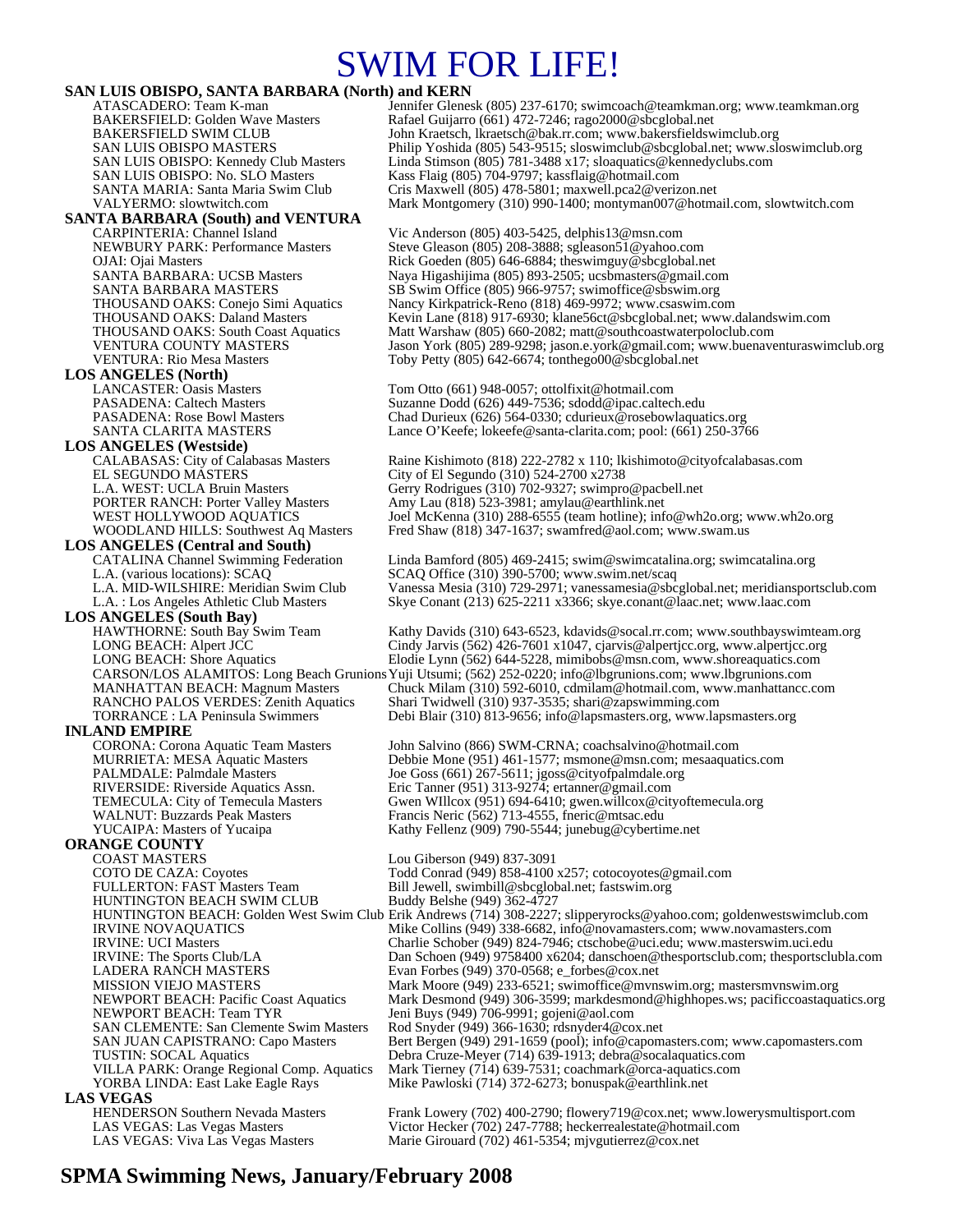# SPMA Competition Information and Instructions

**Rules:** Current USMS and SPMA rules will govern. All events are timed finals. Swimmers must check in with the Clerk of Course for deck seeded events that they wish to swim. After an event has been officially closed, swimmers may not check in. Age as of the last day of the meet determines age group for the meet for short course yards, and age as of December 31st of the year of competition determines age for long course and short course meters meets. You must be 18 years of age to register with SPMA and compete in meets.

**Eligibility:** Events are open to any **current** USMS registered swimmer or a foreign swimmer with a valid travel permit. SPMA swimmers are encouraged to submit their registration application with the submitted entry card, if NOT currently registered.

**Affiliation:** A swimmer's affiliation as stated on the consolidated entry card, if valid as of the first day of the meet, will apply throughout the meet, except that swimmers may unattach at any time.

**Submitted Times:** Please enter your best time, a reasonable estimate or a workout time. All times must be submitted on a SPMA consolidated entry card or a copy of a SPMA consolidated entry card (below). Do not mail in the meet entry form.

**Entry Confirmation:** To avoid any concern regarding receipt of entry card, enclose a self-addressed stamped envelope or postcard or mail card "Return Reply Request". No certified, registered or special delivery mail will be accepted. Receipt of entry will not be verified by phone.

**Strictly Forbidden**: Entering more than 5 individual events per day; using hand paddles in warm-up areas; diving in warm-ups unless in designated sprint lanes (entering the warm-up pool must be done with feet first with one hand in contact with the pool deck); use of any pacing device in competition; and smoking in any area where swimmers may be present.

**Open Water**: Swimmers using non-porous neoprene swim suits, wetsuits, or other non-porous attire will be ineligible for awards or place points.

> *Check out our website www.spma.net for up-to-date information*

> > $f \circ f$

SOUTHERN PACIFIC MASTERS ASSOCIATION . CONSOLIDATED ENTRY CARD

| Male<br>Name                |                                      |                    |                                                               |  |                                                 |                                         |                  |                |                                      |                                  |              |                                          |                   |
|-----------------------------|--------------------------------------|--------------------|---------------------------------------------------------------|--|-------------------------------------------------|-----------------------------------------|------------------|----------------|--------------------------------------|----------------------------------|--------------|------------------------------------------|-------------------|
|                             | Birthdate / 1 Age                    |                    |                                                               |  |                                                 |                                         |                  |                | $Phone ($ $)$ $-$                    |                                  |              |                                          |                   |
| Event<br>No.                | <b>FREESTYLE</b><br>(Submitted Time) | Event<br>No.       | <b>BACKSTROKE</b><br>(Submitted Time)                         |  | Event<br>No.                                    | <b>BREASTSTROKE</b><br>(Submitted Time) |                  | Event<br>l No. | <b>BUTTERFLY</b><br>(Submitted Time) |                                  | Event<br>No. | <b>INDIV. MEDLEY</b><br>(Submitted Time) |                   |
|                             | 50<br>100<br>200                     |                    | 50<br>100<br>200                                              |  |                                                 |                                         | 50<br>100<br>200 |                |                                      | 50<br>100<br>200                 |              |                                          | 100<br>200<br>400 |
|                             | 400/500<br>800/1000<br>1500/1650     | Surcharge<br>Total |                                                               |  | No. of events $\times$ \$ = \$<br>$\sim$ $\sim$ |                                         |                  |                |                                      | FOR OFFICE USE ONLY<br>Amt Rec'd |              |                                          |                   |
| Include a copy of USMS card |                                      |                    | Signature on back is REQUIRED!<br>Include a copy of USMS card |  |                                                 |                                         |                  |                |                                      |                                  |              |                                          |                   |

Late or incomplete entries (no fee, incomplete entry card, incomplete enty data) or entries postmarked after due date MAY **BE REJECTED!** 

ALL MASTERS swimmers are required to send a photo-copy of their USMS card with their entry card. ALL Masters swimmers may be asked to show their USMS card if requested at the meet.

"I, the undersigned participant, intending to be legally bound, hereby certify that I am physically fit and have not been otherwise informed by a physician. I acknowledge that I am aware of all the risks inherent in Masters swimming (training and competition), including possible permanent disability or death, and agree to assume all of those risks. AS A CONDITION OF MY PARTICIPATION IN THE MASTERS SWIMMING PROGRAM OR ANY ACTIVITIES INCIDENT THERETO, I HEREBY WAIVE ANY AND ALL RIGHTS TO CLAIMS FOR LOSS OR DAMAGES, INCLUDING ALL CLAIMS FOR LOSS OR DAMAGES CAUSED BY THE NEGLIGENCE, ACTIVE OR PASSIVE, OF THE FOLLOWING: UNITED STATES MASTERS SWIMMING, INC., THE LOCAL MASTERS SWIMMING COMMITTEES, THE CLUBS, HOST FACILITIES, MEET SPONSORS, MEET COMMITTEES, OR ANY INDIVIDUALS OFFICIATING AT THE MEETS OR SUPERVISING SUCH ACTIVITIES.

In addition, I agree to abide by and be governed by the rules of USMS."

| PLEASE SIGN:                                                                                                                                                                                                | <b>DATE</b>                                                                                            |  |  |  |  |
|-------------------------------------------------------------------------------------------------------------------------------------------------------------------------------------------------------------|--------------------------------------------------------------------------------------------------------|--|--|--|--|
| Is this your first Masters Meet?<br>Yes<br>No<br>Read the meet information sheet carefully. Make your<br>check payable as shown on the meet information sheet<br>and mail it to the address shown.<br>12/94 | Non-SPMA swimmers please include your address:<br>Street:<br>City, State, Zip: _______________________ |  |  |  |  |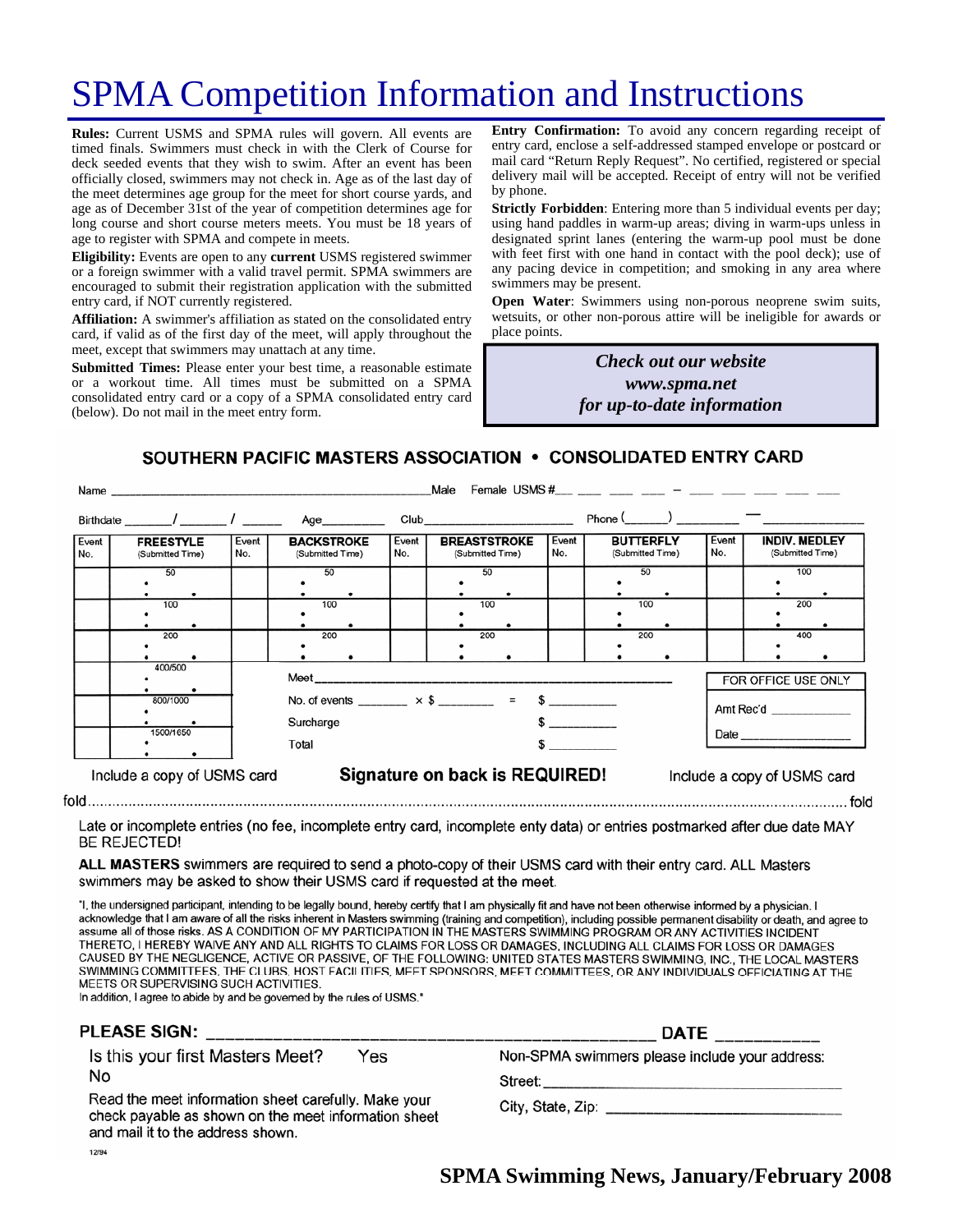### **Las Vegas Masters Vegas Free Play SCY Meet Saturday, January 26th, 2008**

#### Sanction number: 338-001

Desert Breeze Park, 8275 W. Spring Mountain Road, indoor 50-meter by 25-yard pool. Six lanes will be available for warm-up.

**Directions:** From the I-15 Fwy., take the Flamingo Road exit (#38). Take the Flamingo Road west for 3.54 miles. Turn right onto South Rainbow Blvd. and go 0.78 miles. Turn left onto Spring Mountain Road and go 1.70 miles. The pool is on the left.

**Entries:** The pre-entry postmark deadline is Monday, January 21st, 2008. Deck entries will close at 12:30 p.m. for the first six events. Age on January 26th determines age group for the meet. You must be at least 18 to compete.

**Seeding:** All events will be deck-seeded slowest to fastest, by entered time, ages and genders combined. Check-in is not required in order to be deck seeded, except swimmers must check in to swim the 500 yd. Freestyle and the 400 yd. Individual Medley.

**Relays:** All relays will be deck entered. Relay fees are \$2.00 per relay due upon entry. For each relay swimmer who is not entered in individual events, a fee of \$5.00 and a signed liability release must be submitted with the relay entry.

**Awards:** Individual: SPMA ribbons for places 1 to 3. Relay: SPMA ribbons for first place.

**Special Awards**: Events marked VFP (Vegas Free Play) will have special awards from local casinos for "free play" at the casino. Winners of age groups will be eligible for coupons redeemable at Las Vegas casinos. You must be 21 years of age in order to get a VFP coupon.

**Entry Fees:** \$2.00 for each individual event entered and a \$10.00 surcharge per swimmer. For swimmers in relays only, the fee is \$5.00. NOTE: deck entrants will pay an additional \$10.00 entry charge.

**Checks payable to**: AM Swimming

Mail consolidated entry card, a copy of your 2008 USMS card, and check to: Las Vegas SCY Meet, P. O. Box 204, Lake Forest, CA 92609-0204.

**Questions:** Meet Director, Victor Hecker, (702) 247-7788; Meet Entries, Robert Mitchell, mitchellrobert@cox.net, (949) 689-7946.

#### **Saturday, January 26, 2008**

Warm-up at noon

- Events start at 1:00 p.m.
- A. 200 yd. Mixed Medley Relay
- 1. 500 yd. Freestyle
- 2. 100 yd. Individual Medley
- 3. 50 yd. Butterfly
- 4. 100 yd. Backstroke
- 5. 200 yd. Freestyle
- 6. 50 yd. Breaststroke
- B. 200 yd. Mixed Freestyle Relay
- 7. 100 yd. Butterfly
- 8. 50 yd. Freestyle (VFP-1)
- 9. 50 yd. Backstroke
- 10. 400 yd. Individual Medley
- 11. 100 yd. Breaststroke
- 12. 100 yd. Freestyle (VFP-2)

*Special thanks to Errol Graham for proofreading the SPMA Newsletters, often on a very short deadline! Julie Heather, editor* 

### **FAST Masters Short Course Yards Meet Sunday, February 24th, 2008**

Sanction number: 338-002

Janet Evans Swim Complex, 801 W Valencia Ave, Fullerton, outdoor 10 lane, 25-yard competition pool, with separate warm-up lanes available.

**Directions:** From the 91 Fwy take the Euclid Ave exit. Go north on Euclid to Valencia and turn right on Valencia. The swim complex is located on the left.

**Entries:** The pre-entry postmark deadline is Saturday, February 16th. Deck entries will close at 8:45 a.m. for the 1650 yd. Freestyle and at the conclusion of the 1650 yd. Freestyle for all other events. There will be a four heat limit on the 1650. Age on February 24th determines age group for the meet. You must be at least 18 to compete.

**Seeding:** All events will be deck seeded slowest to fastest, by entered time, ages and sexes combined. Check-in is not required in order to be deck seeded, except swimmers must check in to swim the 1650 yd. Freestyle.

**Relays:** All relays will be deck entered. For each relay swimmer who is not entered in individual events, a fee of \$5.00 and a signed liability release must be submitted with the relay entry. There are no additional fees for relays.

**Awards:** Individual: ribbons for places 1 to 3. Relay: ribbons for first place.

**Entry Fee:** \$20.00 per swimmer flat fee. Deck entries are allowed for \$30.00 flat fee. For swimmers in relays only, the fee is \$5.00.

#### **Checks payable to**: FAST Swimming

Mail consolidated entry card, a copy of your 2008 USMS card, and check to: FAST Masters Meet, P O Box 5468, Fullerton, CA 92838.

**Snack Bar**: A snack bar will be available on site for water, Gatorade, and energy snacks.

**Questions**: Meet Director, Terry Merlihan, (714) 693-3991, themerlihans@earthlink.net

#### **Sunday, February 24, 2008**

1650 Warm-up at 8:00 a.m.

Meet starts at 9:00 a.m.

- 1. 1650 yd. Freestyle
	- Additional warm-up after 1650 Event #2 starts at noon
- 2. 50 yd. Breaststroke
- 3. 100 yd. Freestyle
- 4. 50 yd. Backstroke
- 5. 100 yd. Individual Medley
- 6. 50 yd. Butterfly
- 7. 400 yd. Freestyle Relay (Men, Women, or Mixed)
- 8. 100 yd. Backstroke
- 9. 200 yd. Individual Medley
- 10. 50 yd. Freestyle
- 11. 100 yd. Breaststroke
- 12. 100 yd. Butterfly
- 13. 200 yd. Freestyle
- 14. 200 yd. Medley Relay (Men, Women, or Mixed)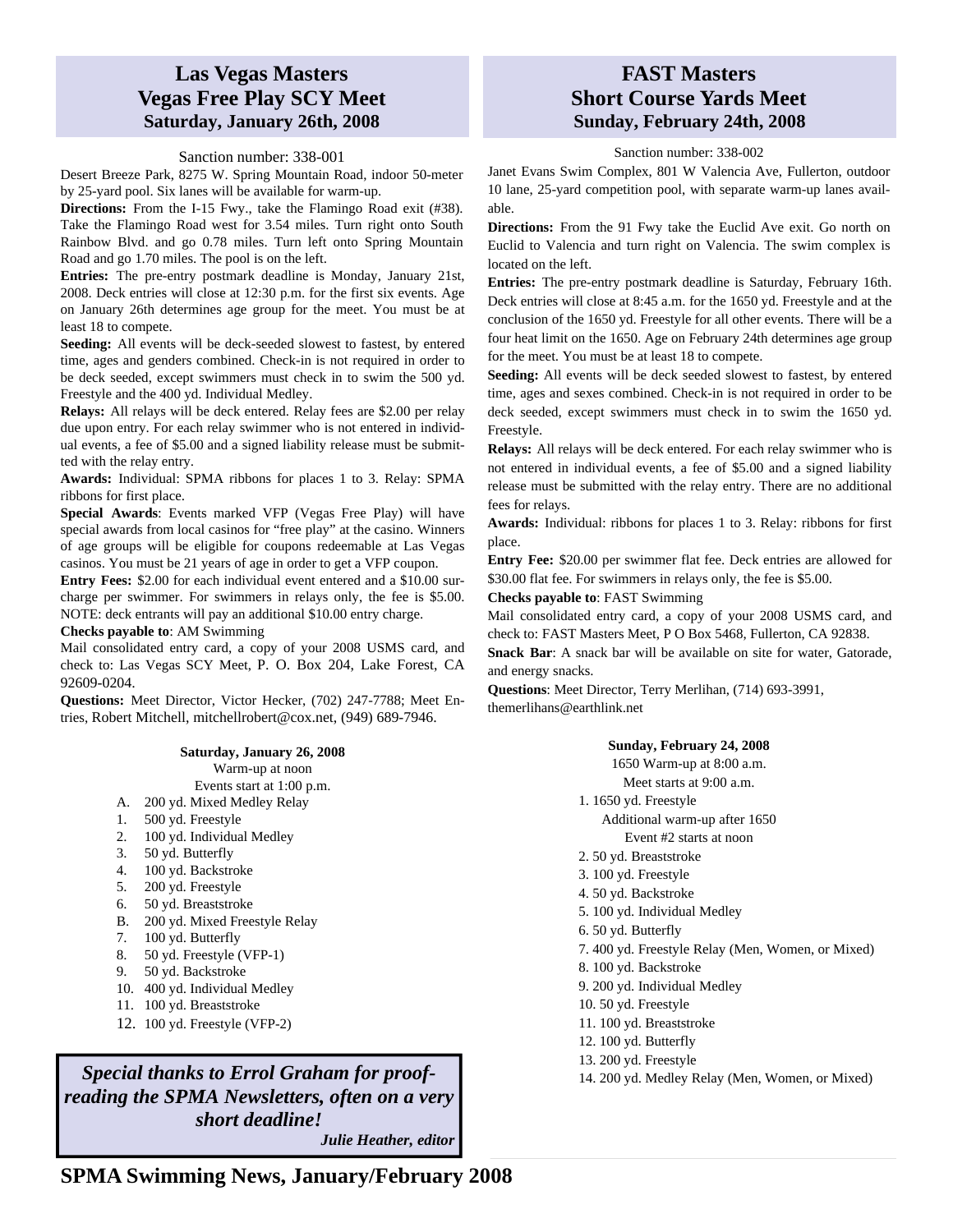## **Caltech Pentathlon SCY Swim Meet Sunday, March 9th, 2008**

#### Sanction number: 338-003

**Location and Directions:** 1201 E. California Blvd, Pasadena. The Caltech facility is an outdoor, eight-lane, 25-yard, all-deep pool with a separate 25-yard warm-up pool. Take Hill Avenue south from the 210 Fwy. After 1.2 miles, turn right on California Blvd. Go to the second stop light and turn left into the parking lot. Continue past the tennis courts to the gym. The pool is located west of Brown Gym. Or take the 110 Fwy. North until it ends. Go 1 mile and turn right on California Blvd., and continue 2 miles to Caltech. Parking is free on weekends.

**Entries:** The pre-entry postmark deadline is Friday, February 29rd. Deck entries close at 9:15 a.m. sharp! Age on March 9th determines age group for the meet. You must be at least 18 to compete.

**Seeding:** All events will be deck seeded slowest to fastest, by entered time, ages and sexes combined.

**Awards:** Custom pentathlon awards will be given to the top three finishers in each age group. The swimmer with the lowest cumulative time for all five events shall be declared the winner. A swimmer must swim all five events to be considered for an award.

**Entry Fees:** \$20.00 flat fee per swimmer. Deck entries are allowed for \$30.00. Late entries and entries received without payment will be treated as deck entries and charged the deck entry fee.

#### **Checks payable to**: Caltech Masters

Mail consolidated entry card, a copy of your 2008 USMS card, and check to: Caltech Pentathlon, c/o Suzanne Dodd, 211 Eastern Ave, Pasadena, CA 91107.

**Questions:** Meet Director, Suzanne Dodd, (626) 449-7536.

#### **Sunday, March 9, 2008**  Warm-up at 9:00 a.m.

Meet starts at 10:00 a.m.

1. 50 yd. Butterfly 2. 50 yd. Backstroke 3. 50 yd. Breaststroke 4. 50 yd. Freestyle 5. 100 yd. Individual Medley



USMS President Rob Copeland travels cross-country to<br>
The 200 yd. Mixed Medley Relay<br>
19. 200 yd. Mixed Medley Relay win the 200 m butterfly at the Pierce College meet in the newly renamed Steven E. Schofield Swim Stadium.

### **Santa Clarita Masters SCY Swim Meet Saturday, March 29th, 2008**

#### Sanction number: 338-004

**Directions:** Santa Clarita Aquatic Center, 20850 Centre Pointe Pkwy. *From the north*, take I-5 to the Valencia Blvd exit in Valencia. Go east several miles (Valencia Blvd turns into Soledad Canyon Rd) to Ruether Ave. Turn right and cross over railroad tracks. Turn right at Centre Pointe Pkwy. Turn left into driveway for Aquatic Center. *From the south*, take I-5 to Hwy. 14 north. Exit at Golden Valley Rd. Turn left onto Golden Valley Rd. Turn right on Centre Point Pkwy. Make a right into the driveway for the Aquatic Center. Parking available in both upper and lower parking lots.

**Entries:** The pre-entry postmark deadline is Saturday, March 22nd. Deck entries for the 1650 yd. Freestyle will close at 8:45 a.m., all other deck entries close at 11:00 a.m. Age on March 29th determines age group for the meet. You must be at least 18 to compete.

**Seeding:** All events will be deck seeded slowest to fastest, by entered time, ages and sexes combined. Check-in is not required in order to be deck seeded, except swimmers must check in to swim the 1650 yd. Freestyle and the 400 yd. Freestyle.

**Relays:** All relays will be deck entered. Relay fees are \$4.00 per relay due upon entry. For each relay swimmer who is not entered in individual events, a fee of \$5.00 and a signed liability release must be submitted with the relay entry.

**Awards:** Individual: SPMA ribbons for places 1 to 3. Relay: SPMA ribbons for first place.

**Entry Fees:** \$20.00 per swimmer flat fee. Deck entries allowed for a total of \$30.00.

**Checks payable to**: City of Santa Clarita. Mail consolidated entry card, a copy of your 2008 USMS card, and check to: Santa Clarita Aquatic Center, c/o Santa Clarita Masters Club, 20850 Centre Pointe Pkwy, Santa Clarita, CA 91355.

**Questions:** Meet Directors, Chris Lundie, (661) 250-3771, clundie@santa-clarita.com; Lance O'Keefe, (661) 250-3767, lokeefe@santa-clarita.com; Mike Coash, (661) 250-3760, mcoash@santa-clarita.com. General information and lodging information can be found at www.scmconline.com.

#### **Sunday, March 29. 2008**

1650 warm-up at 8:00 a.m. 1650 starts at 9:00 a.m. 1. 1650 yd. Freestyle (check-in required) Additional warm-up after 1500 Event #2 starts at noon 2. 200 yd. Mixed Freestyle Relay 3. 100 yd. Butterfly 4. 200 yd. Freestyle 5. 100 yd. Breaststroke 6. 50 yd. Freestyle 7. 200 yd. Individual Medley 8. 400 yd. Freestyle (check-in required) 9. 100 yd. Backstroke 10. 50 yd. Butterfly 11. 400 yd. Individual Medley 12. 200 yd. Breaststroke 13. 100 yd. Freestyle 14. 50 yd. Backstroke 15. 200 yd. Butterfly 16. 100 yd. Individual Medley 17. 50 yd. Breaststroke 18. 200 yd. Backstroke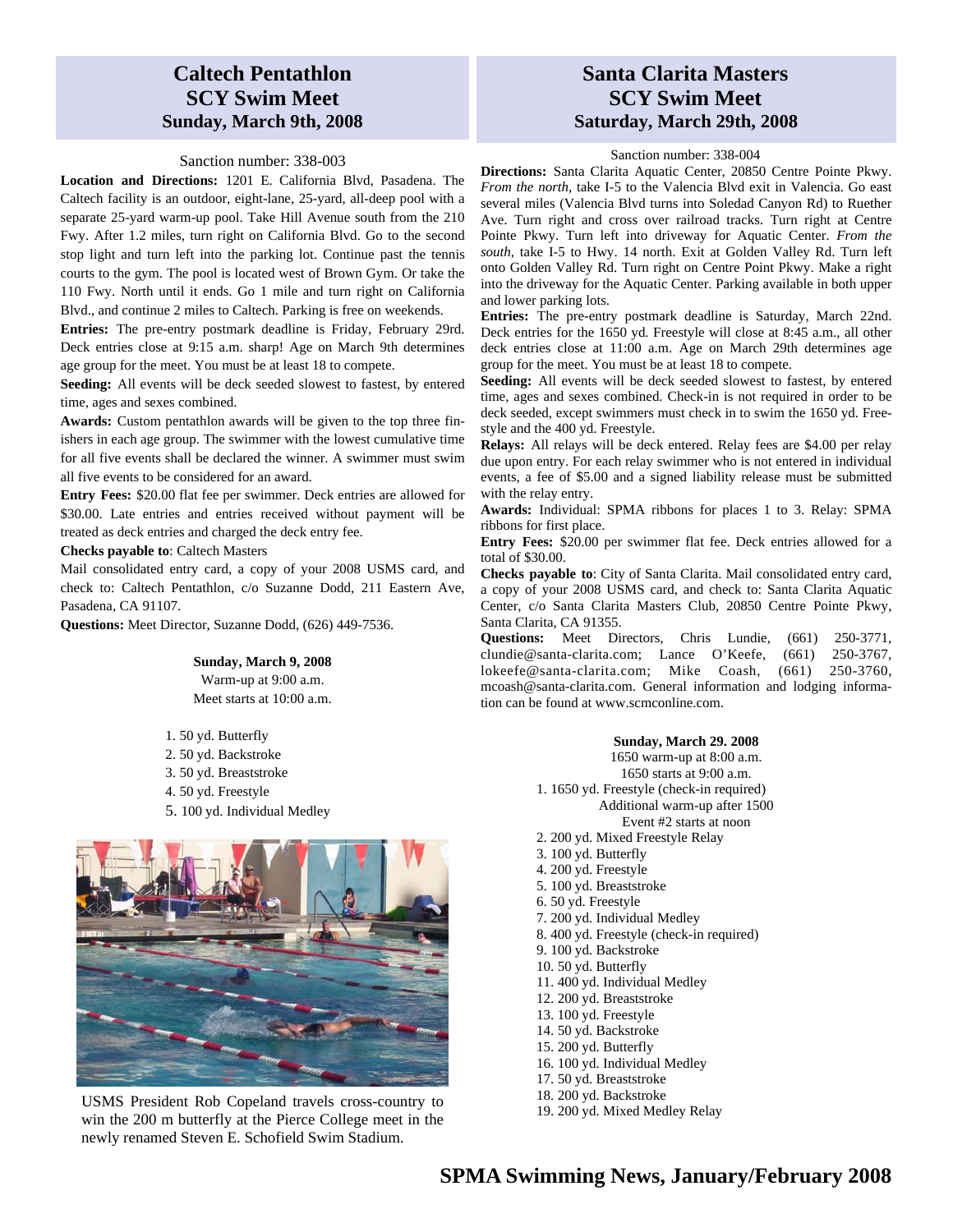### **Mission Viejo Nadadores 2008 SPMA and Southwest Zone SCY Championship Meet Friday to Sunday, April 11th to 13th, 2008**

### Sanction number: 338-005

**Directions:** Lower Marguerite Aquatic Complex, 27474 Casta Del Sol, Mission Viejo, CA 92692. Take I-5 to the La Paz exit. Turn east on La Paz, left on Marguerite, and right on Casta Del Sol. Turn right at the first driveway. The swim parking lot is behind the tennis courts on the right with the exit being at the upper lot. Do not park in the tennis lot on Marguerite.

**Entries:** Flat fee of \$45.00 if postmarked before Monday, March 31<sup>st</sup>. Add a \$10.00 late fee for all entries postmarked (or entered on-line) after Monday, March 31st. All entries must be received by 6:00 p.m. Monday, April 7th. No individual deck entries will be allowed. Age on April 13, 2008 determines age for the meet. You must be at least 18 to compete. Swimmers are limited to entering a total of 7 individual events for the entire meet and no more than 5 individual events per day. There will be no refunds of entry fees after April 7th.

**Relays**: All relays will be deck entered. Relay only swimmers may enter for a \$10.00 fee and must sign a consolidated entry card. Relay entries are \$10 per relay, and there is no limit on the number of relays a swimmer may swim, but swimmers may swim only one relay (men, women, or mixed) per event.

**Seeding:** All events will be seeded and swum slowest to fastest. Men and women will be seeded together for the 500, 1000 and 1650 yd. Freestyle and 400 yd. Individual Medley, based on entry time. Men and women will swim separately for all other individual events. Scoring will be by gender and age group. The 1650 yd. Freestyle may be limited to the first 60 entries at the discretion of the meet director. Swimmers may enter both the 1000 and 1650 yd. Freestyle.

**Timing:** Electronic timing will be used and two timers per lane will be provided. Clubs are requested to assist with timing where possible.

**Check in:** Positive check-in is required for 500, 1000, and 1650 yd. Freestyle and 400 yd. Individual Medley. All other events will be pre-seeded. Check-in closes at 12:30 p.m. Friday for the 1650 yd. Freestyle, 1:30 p.m. Friday for the 400 yd. IM, and 2:30 p.m. Friday for the 1000 yd. Freestyle and 8:30 a.m. Sunday for the 500 yd. Freestyle.

**Awards:** Individual: SPMA medals for places 1 to 3 and SPMA ribbons for places 4 to 6 for each age group and gender. Relays: SPMA medals for 1st place, SPMA ribbons for 2nd and 3rd places. There will be special awards for high point male and female swimmer in each age group, based on points from individual events. Awards to the top eight teams, based on combined scoring for men and women, individual events plus relays.

**Checks payable to:** Mission Viejo Nadadores

Mail consolidated entry card, a copy of your 2008 USMS card, and check to: Mission Viejo Nadadores Masters/Mark Moore, PMB #391 25108-B Marguerite Pkwy, Mission Viejo, CA 92692. Send a SASE or stamped postcard for a return receipt.

To register online, go to www.spma.net or www.mastersmvnswim.org and click on 2008 Southwest Zone and SPMA SCY Championships.

**Questions:** Call 949-489-1847 or send an email to Mark Moore, m.w.moore@cox.net. For hotels, information, and directions go to www.mastersmvnswim.org.

**Snack Bar:** A complete hot and cold snack bar will be available. **Online Entries (and additional information):** 

http://mastersmvnswim.org/2008ShortCourseChamps.htm

#### **Friday, April 11, 2008 Warm-up noon Meet starts at 1 p.m.**

*Check-in for 1650 yd. Freestyle closes at 12:30 p.m.*  1. 1650 yd. Freestyle (Women, Men) *Check-in for 400 IM closes at 1:30 p.m.*  2. 400 yd. Individual Medley (Women, Men) *Check-in for the 1000 yd. Freestyle closes at 2:30 p.m.*  3. 1000 yd. Freestyle (Women, Men)

### **Saturday, April 12, 2008 Warm-up at 8:00 a.m.**

### **Meet starts at 9:00 a.m.**

- 4. Women's 200 yd. Freestyle
- 5. Men's 200 yd. Freestyle
- 6. Women's 50 yd. Butterfly
- 7. Men's 50 yd. Butterfly
- 8. 200 yd. Freestyle Relay (Women, Men, Mixed)
- 9. Women's 100 yd. Backstroke
- 10. Men's 100 yd. Backstroke
- 11. Women's 100 yd. Breaststroke
- 12. Men's 100 yd. Breaststroke
- 13. Women's 200 yd. Butterfly
- 14. Men's 200 yd. Butterfly
- 15. 200 yd. Medley Relay (Women, Men, Mixed)
- 16. Women's 50 yd. Freestyle
- 17. Men's 50 yd. Freestyle
- 18. Women's 200 yd. Individual Medley
- 19. Men's 200 yd. Individual Medley
- 20. 400 yd. Freestyle Relay (Women, Men, Mixed)

### **Sunday, April 13, 2008 Warm-up at 8:00 a.m. Meet starts at 9:00 a.m.**

*Check-in for the 500 yd. Freestyle closes at 8:30 a.m.* 

- 21. 500 yd. Freestyle (Women and Men)
- 22. Women's 100 yd. Butterfly
- 23. Men's 100 yd. Butterfly
- 24. Women's 50 yd. Breaststroke
- 25. Men's 50 yd. Breaststroke
- 26. Women's 200 yd. Backstroke
- 27. Men's 200 yd. Backstroke
- 28. 400 yd. Medley Relay (Women, Men, Mixed)
- 29. Women's 100 yd. Freestyle
- 30. Men's 100 yd. Freestyle
- 31. Women's 200 yd. Breaststroke
- 32. Men's 200 yd. Breaststroke
- 33. Women's 50 yd. Backstroke
- 34. Men's 50 yd. Backstroke
- 35. Women's 100 yd. Individual Medley
- 36. Men's 100 yd. Individual Medley
- 37. 800 yd. Freestyle Relay (Women, Men, Mixed)

**Relays:** A swimmer may swim only one relay in each of events 8, 15, 20, 28, and 37.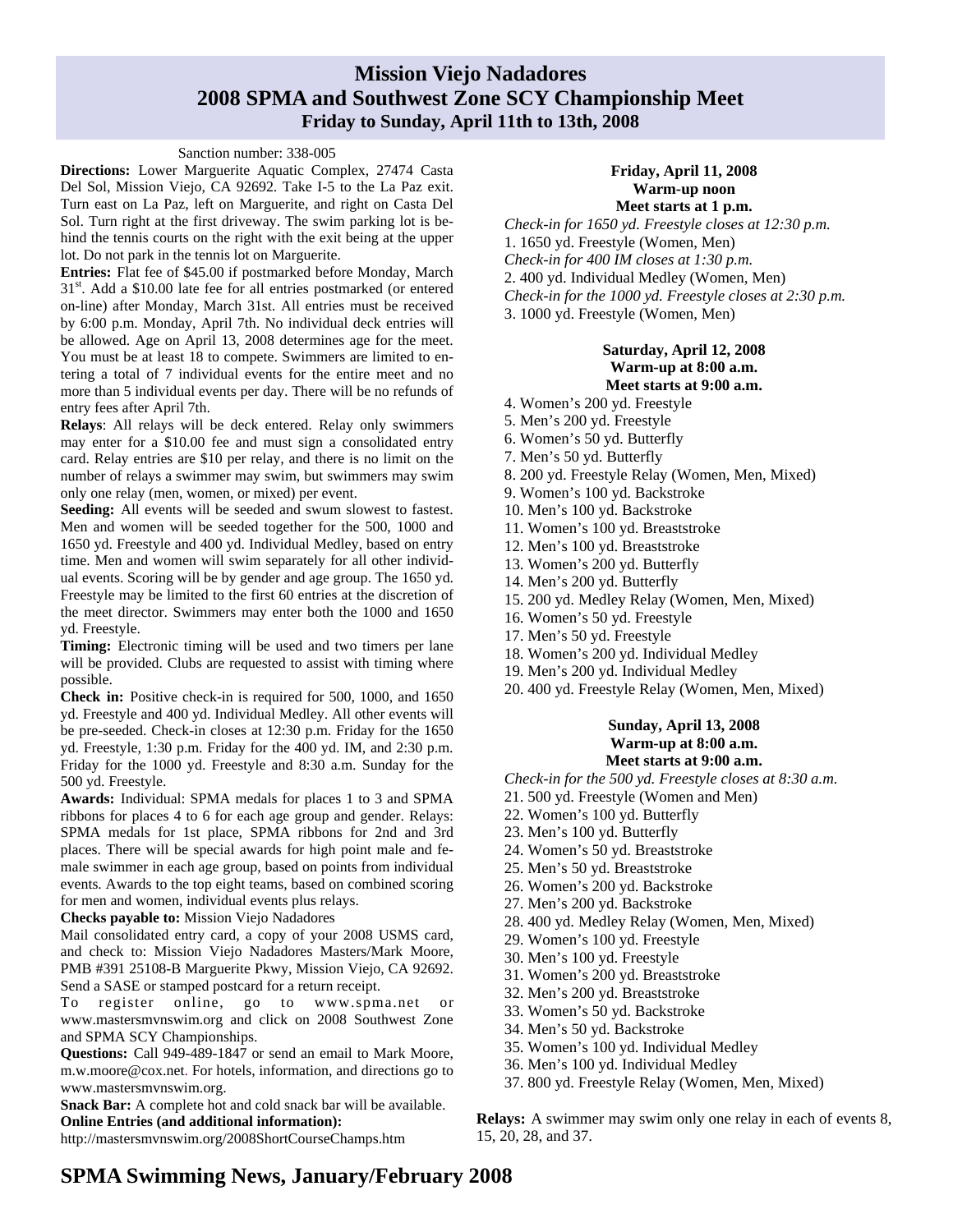# **SPMA Debut of Online Photo Gallery**



USMS History and Archives Committee is working with the Open Water and Long Distance Committee to locate missing information from AAU Masters and USMS Long Distance National Championships from 1979 to 1991. Many of these events took place at Seal Beach in the 1980s. If you have any results from those events please contact the SPMA Office. Your original results will be returned to you.